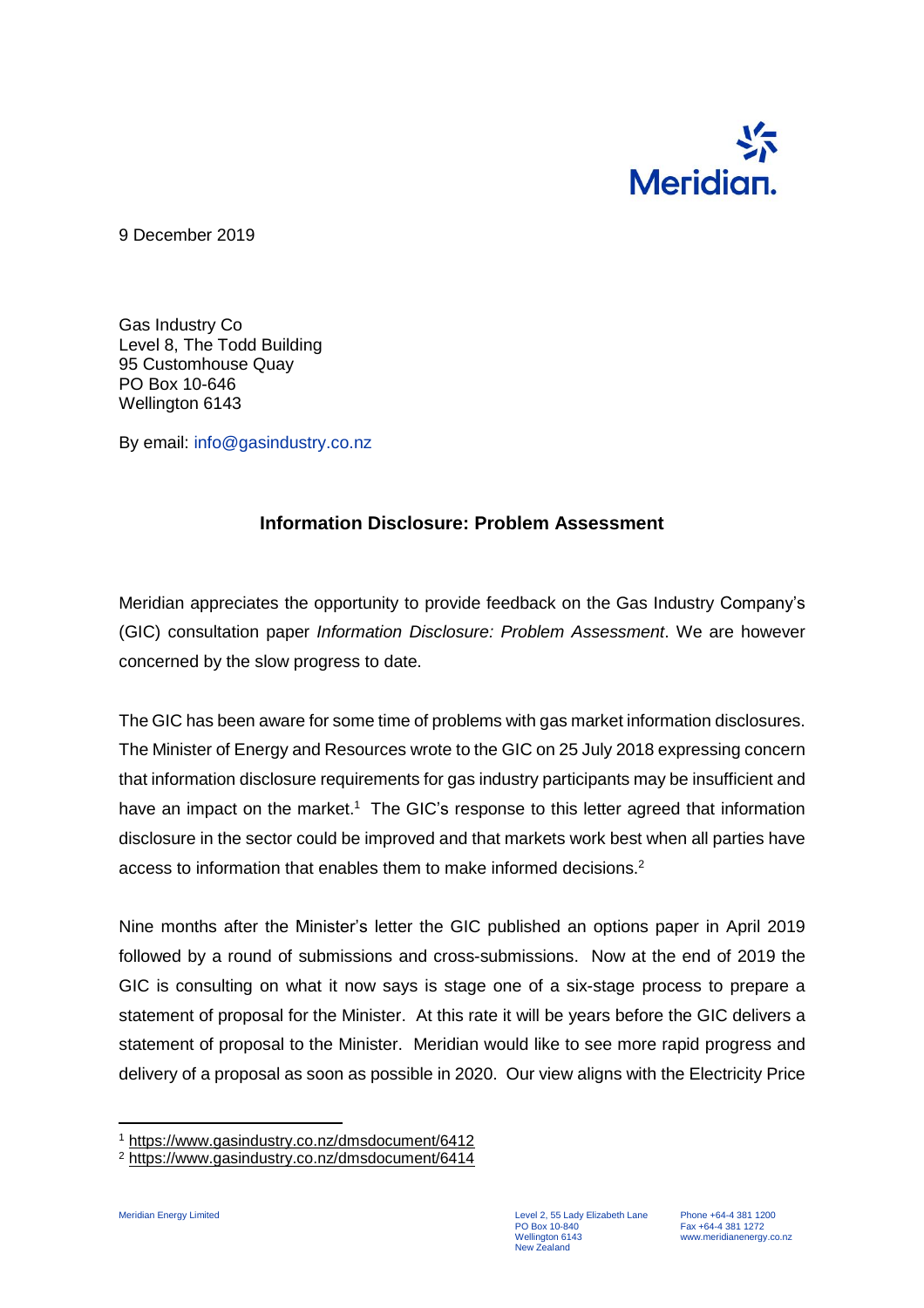Review finding that "the Gas Industry Company should complete its work as soon as practical."<sup>3</sup>

The responses to the March 2019 Options Paper revealed strong support for mandatory disclosure requirements, with only a small handful of gas producers (Greymouth Gas, OMV, PEPANZ, and Todd) suggesting otherwise. We note that the GIC submission analysis mischaracterised Meridian's submission as supporting an industry led approach to information disclosure.<sup>4</sup> In fact, Meridian's submission clearly sought gas disclosure requirements "the same as those under electricity wholesale market rules" i.e. a regulated approach like that in electricity.<sup>5</sup> We noted that voluntary measures from the industry could usefully be pursued with urgency but that this would be an interim step while more extensive requirements were developed.

Meridian remains of the opinion that given the interconnected nature of the electricity and gas markets, information disclosure rules should be broadly consistent to increase efficiency and promote consumer benefits. The disclosure obligations in the Electricity Industry Participation Code hold all electricity participants to a common "material impact on prices" disclosure standard. The Code provides only minimal exceptions to this standard and information, where it is to be disclosed, must be made readily available to the public free of charge. The electricity rules have proven to be workable for the sector and we see no legitimate reason why the same standards could not be met for gas.

The development of the industry notifications page on the GIC website and steps by PEPANZ to develop a voluntary disclosure code for planned outages are both positive interim steps but fall short of what is required to provide assurance to downstream markets across the energy sector that sufficient information is available to all participants to enable efficient outcomes in the best interests of New Zealand consumers. Meridian is not confident that the current voluntary disclosure mechanisms will be durable in the long term or continue to be complied with by all parties given the lack of any monitoring, enforcement or repercussions for non-compliance. Therefore, the voluntary arrangements should not hinder or prevent the GIC from rapidly developing a regulated disclosure regime.

 $\overline{a}$ 

<sup>3</sup> <https://www.mbie.govt.nz/assets/electricity-price-review-final-report.pdf> page 42

<sup>4</sup> <https://gasindustry.co.nz/dmsdocument/6589>

<sup>5</sup> [https://gasindustry.co.nz/assets/Consultations/Uploads/Meridian-Submission-Wholesale-Gas-](https://gasindustry.co.nz/assets/Consultations/Uploads/Meridian-Submission-Wholesale-Gas-Disclosure-Options-17-April-2019.pdf)[Disclosure-Options-17-April-2019.pdf](https://gasindustry.co.nz/assets/Consultations/Uploads/Meridian-Submission-Wholesale-Gas-Disclosure-Options-17-April-2019.pdf)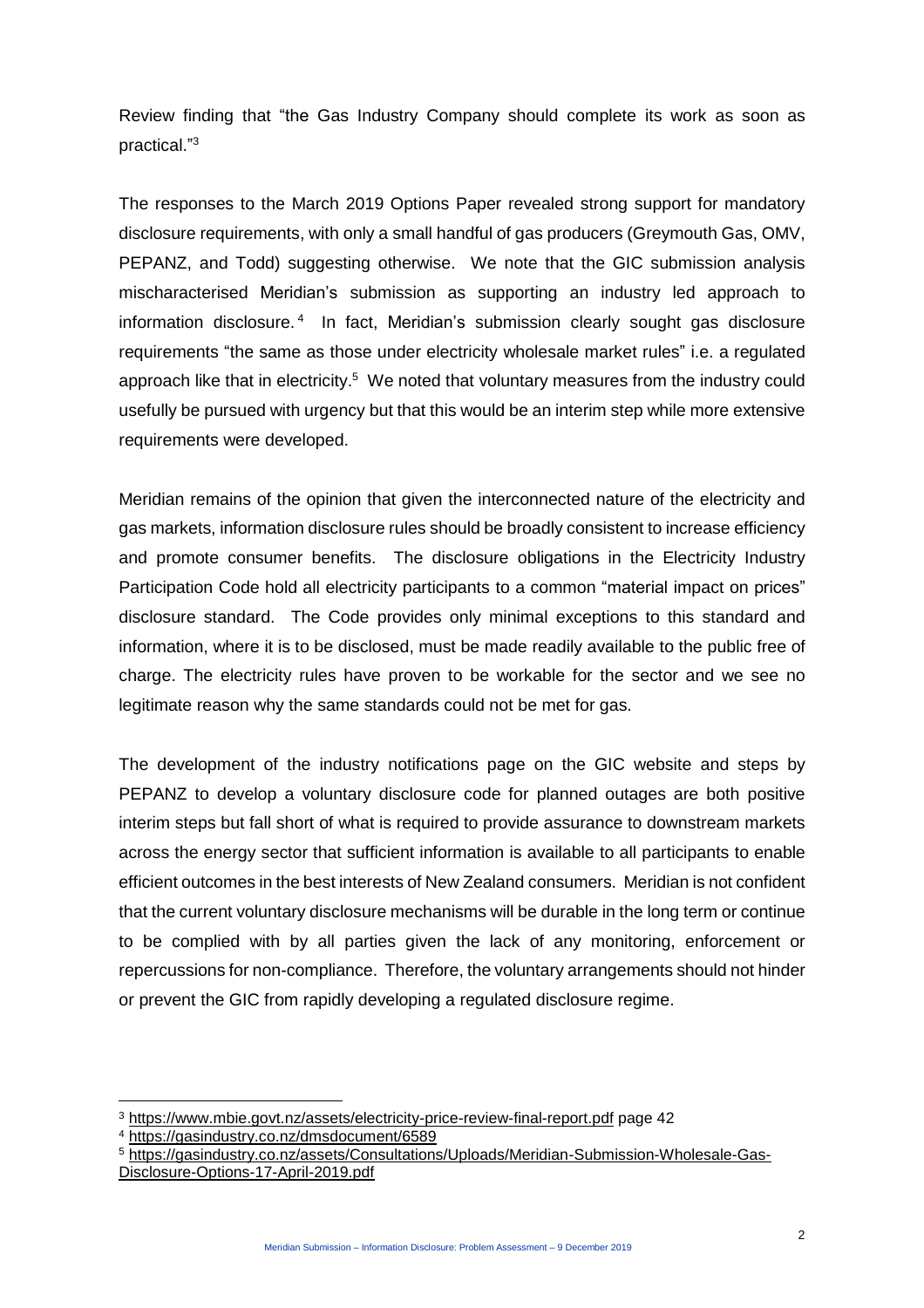The need for haste is now even more pronounced because the Electricity Authority has written to Meridian and other market makers in the ASX New Zealand electricity futures market threatening to impose mandatory market making obligations unless we 'voluntarily' reduce bid-ask spreads to no more than 3% and increase the volume of all contracts with market making to 3MW.<sup>6</sup> Meridian believes inadequacies in gas market disclosure, and the uncertainty this creates, are a key driver of electricity spot market and futures volatility. Meridian considers that any steps to improve market making need to be accompanied by strong steps to improve gas market disclosure. We ask the GIC and Electricity Authority to work together to resolve this issue with urgency.

The GIC analysis seems to assume a piecemeal approach that requires targeted disclosure of specific information. As we have said before, Meridian's view is that information which has the potential to materially impact wholesale prices in the gas or electricity markets should generally be disclosed. A principle-based approach like this lessens the need for independent consideration of different classes of information. However, for some classes of information (notably, contracted gas prices and volumes) a targeted approach might be useful to enable commercial sensitivities to be managed while still disclosing useful aggregate and anonymised information to the market.

Meridian's responses to the consultation questions are appended.

Please contact me if you have any queries regarding this submission.

Yours sincerely

Sam Fleming **Regulatory Counsel**

 $\overline{a}$ 

<sup>6</sup> <https://www.ea.govt.nz/dmsdocument/26110-letter-from-the-authority-to-meridian>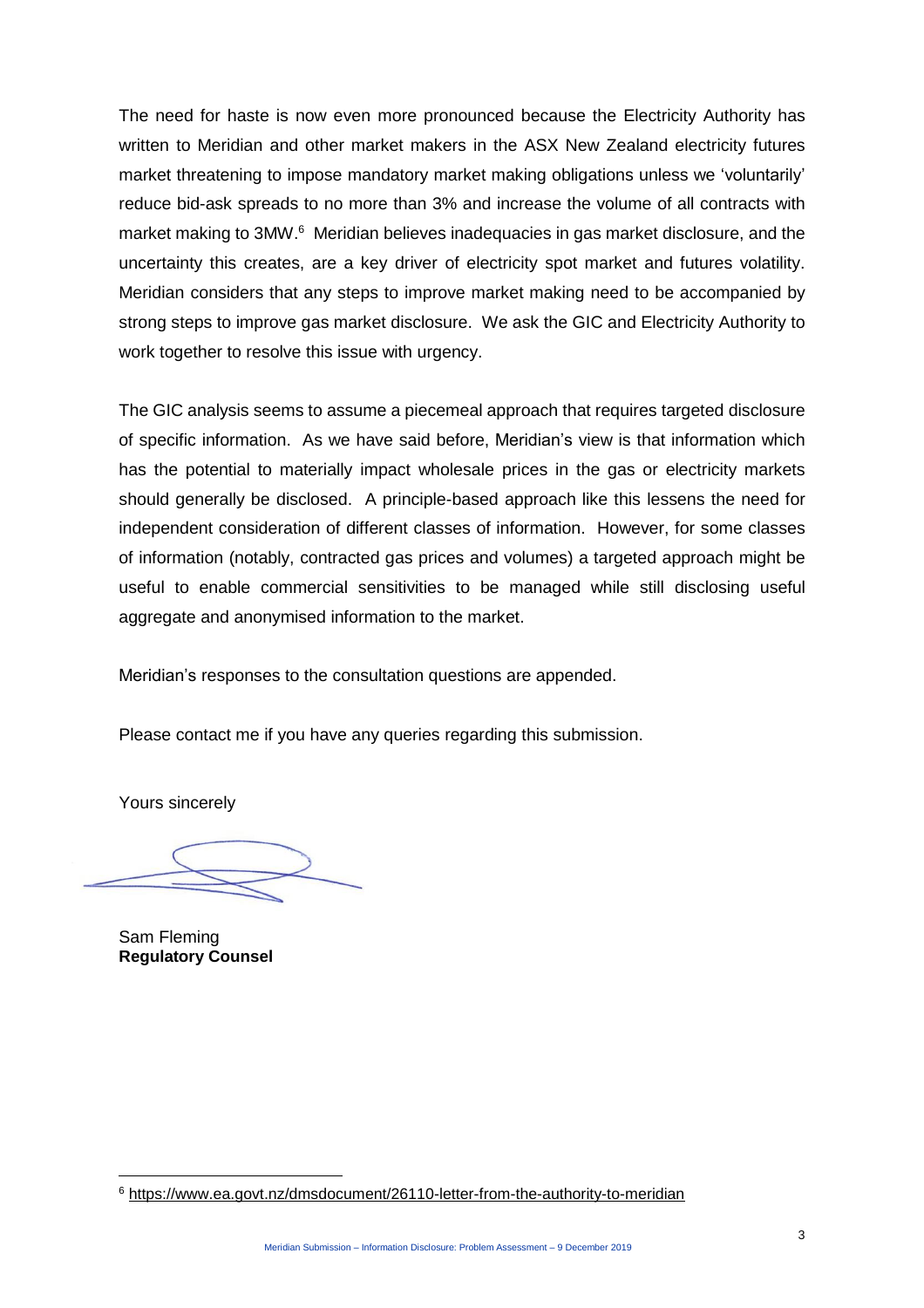## **Appendix: Response to consultation questions for certain proposals**

|    | Question                                                                                                                                                                                                                                              | <b>Response</b>                                                                                                                                                                                                                                                                                                                                                                                                                                                                                                                                                                                                                                                                                                                                                                                                                                                                                                                                                                                                                                                                                                                                                                                                                                                                                                                                                                                                                                                                                                      |
|----|-------------------------------------------------------------------------------------------------------------------------------------------------------------------------------------------------------------------------------------------------------|----------------------------------------------------------------------------------------------------------------------------------------------------------------------------------------------------------------------------------------------------------------------------------------------------------------------------------------------------------------------------------------------------------------------------------------------------------------------------------------------------------------------------------------------------------------------------------------------------------------------------------------------------------------------------------------------------------------------------------------------------------------------------------------------------------------------------------------------------------------------------------------------------------------------------------------------------------------------------------------------------------------------------------------------------------------------------------------------------------------------------------------------------------------------------------------------------------------------------------------------------------------------------------------------------------------------------------------------------------------------------------------------------------------------------------------------------------------------------------------------------------------------|
| 1  | Do you have any comments on<br>our approach to the analysis?                                                                                                                                                                                          | We are pleased to see the GIC's consideration of<br>the implications of gas information transparency<br>for related energy markets (particularly the New<br>Zealand electricity market).<br>The assessment framework includes an<br>evaluation of the costs of disclosing various types<br>of information. The focus just on costs throughout<br>the paper is unbalanced and Meridian<br>encourages the GIC to evaluate both the costs<br>and benefits of disclosures and where possible<br>more formally quantify those costs and benefits.<br>Gas market participants will no doubt provide<br>information about the immediate costs of<br>disclosure, however Meridian considers it likely<br>that such costs will generally be outweighed by<br>the significant (albeit relatively harder to quantify)<br>efficiency benefits of free-flowing, timely and<br>accurate market information.<br>The obligation in section 43N of the Gas Act to<br>assess the benefits and costs of each option rests<br>with the GIC and not with submitters. Throughout<br>the consultation paper the GIC dismisses the<br>opinions of those seeking information disclosure<br>by saying parties did not provide enough specific<br>detail or supporting information about the benefits<br>of disclosure. The GIC itself needs to consider<br>the full range of benefits and should contract<br>expert economic advice on the benefits of<br>information disclosure if it is incapable of carrying<br>out this assessment itself. |
|    |                                                                                                                                                                                                                                                       |                                                                                                                                                                                                                                                                                                                                                                                                                                                                                                                                                                                                                                                                                                                                                                                                                                                                                                                                                                                                                                                                                                                                                                                                                                                                                                                                                                                                                                                                                                                      |
| 2. | Have we identified all of the<br>relevant information elements<br>in this list?                                                                                                                                                                       | Yes.                                                                                                                                                                                                                                                                                                                                                                                                                                                                                                                                                                                                                                                                                                                                                                                                                                                                                                                                                                                                                                                                                                                                                                                                                                                                                                                                                                                                                                                                                                                 |
| 3. | Do you agree with our<br>assessment for gas production<br>outage information? Have we<br>missed aspects of the issue or<br>are there parts that have not<br>been described correctly?<br>Please include details and any<br>examples in your response. | Yes. However, we disagree that there are "no<br>identifiable impacts on environmental outcomes<br>from a lack of information transparency regarding<br>gas production outages". We consider there to be<br>potential environmental outcomes as a result of<br>better information disclosure, including:                                                                                                                                                                                                                                                                                                                                                                                                                                                                                                                                                                                                                                                                                                                                                                                                                                                                                                                                                                                                                                                                                                                                                                                                              |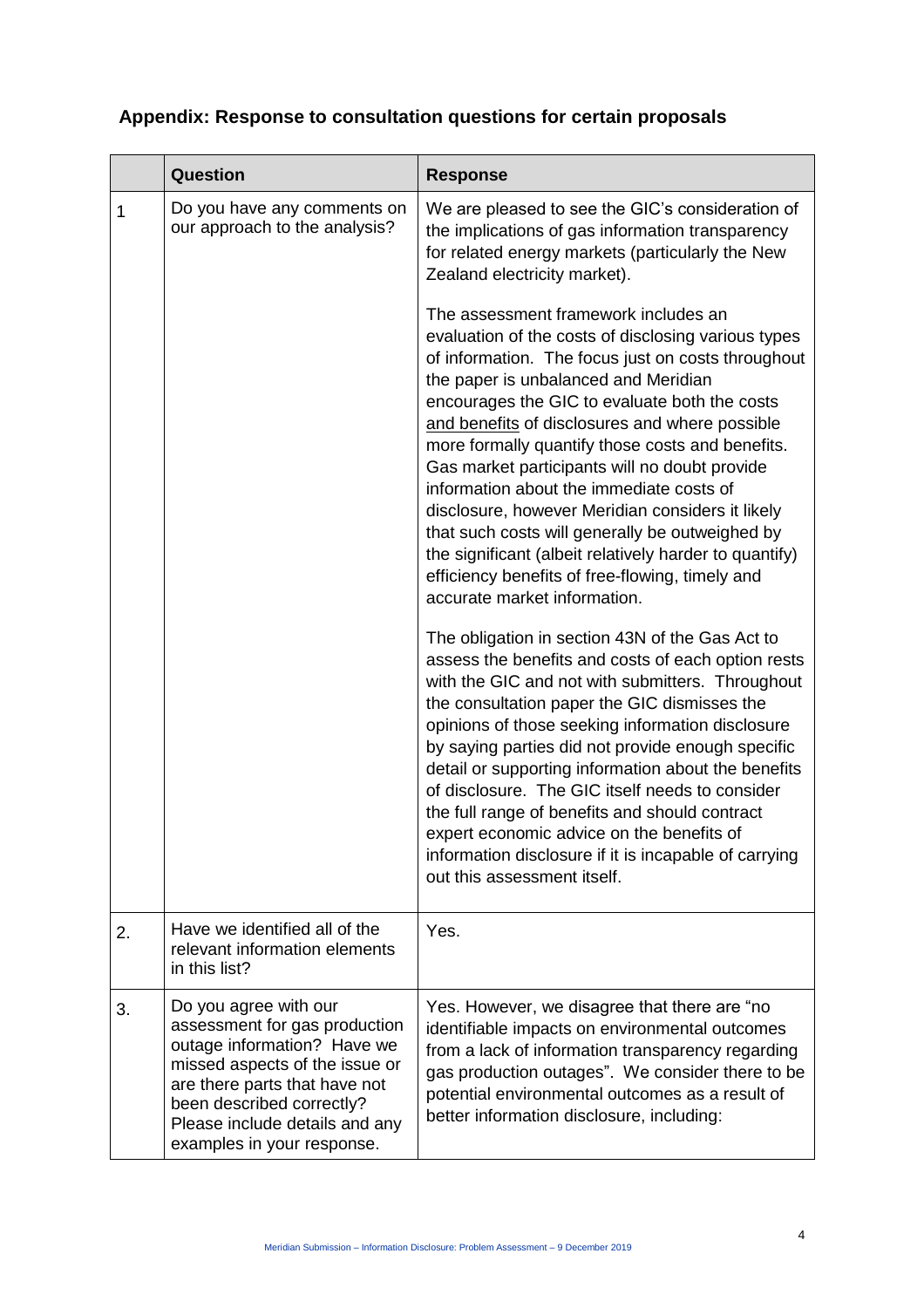|    |                                                                                                                                                                                                                                                                   | better information about the costs and<br>benefits of gas relative to renewable fuels<br>for electricity generation investments; and<br>better management of gas generation<br>risks by electricity market participants and<br>therefore more efficient electricity prices;<br>this in turn could have an impact on<br>consumer decisions regarding the<br>electrification and decarbonisation of<br>transport and industrial process heat.                                                                                                                                                                                                                                                                                                                                                                                                                                                                                           |
|----|-------------------------------------------------------------------------------------------------------------------------------------------------------------------------------------------------------------------------------------------------------------------|---------------------------------------------------------------------------------------------------------------------------------------------------------------------------------------------------------------------------------------------------------------------------------------------------------------------------------------------------------------------------------------------------------------------------------------------------------------------------------------------------------------------------------------------------------------------------------------------------------------------------------------------------------------------------------------------------------------------------------------------------------------------------------------------------------------------------------------------------------------------------------------------------------------------------------------|
| 4. | Do you agree with our<br>assessment for major gas user<br>facility outage information?<br>Have we missed aspects of the<br>issue or are there parts that<br>have not been described<br>correctly? Please include<br>details and any examples in<br>your response. | In terms of reliability and security of supply<br>outcomes, the GIC is correct that the risk<br>associated with limited major gas user outage<br>information is less than the risk associated with<br>limited production outage information. However,<br>in terms of efficient outcomes, the benefits of<br>major user outage information disclosure are very<br>similar to the benefits of disclosure of production<br>outages. Both significantly alter the supply<br>demand balance and enable gas market<br>participants and related markets to form opinions<br>about resulting gas availability and price risks.<br>We agree that disclosure of major user outages<br>could signal opportunities for other users to<br>acquire gas. We also agree with emsTradepoint<br>that a lack of information regarding outages has a<br>very negative effect on its market, with corrosive<br>effects on investors' trust and confidence. |
|    |                                                                                                                                                                                                                                                                   | The GIC states that the benefit to related markets<br>from improved disclosure of major gas user<br>outages is unclear. To be clear, the concentration<br>of the demand side of the gas market means that<br>a major user outage can significantly alter the<br>supply and demand balance in the gas market.<br>Disclosure of this information can signal<br>availability of gas and potential price implications<br>to both thermal electricity generators and other<br>electricity market participants that need to<br>manage risks associated with thermal generation.<br>Electricity market risks increase when there is a<br>shortage of other fuels, primarily water for hydro<br>generation. In these situations, any information<br>that can help participants form opinions about gas<br>availability and price will be of huge value and                                                                                    |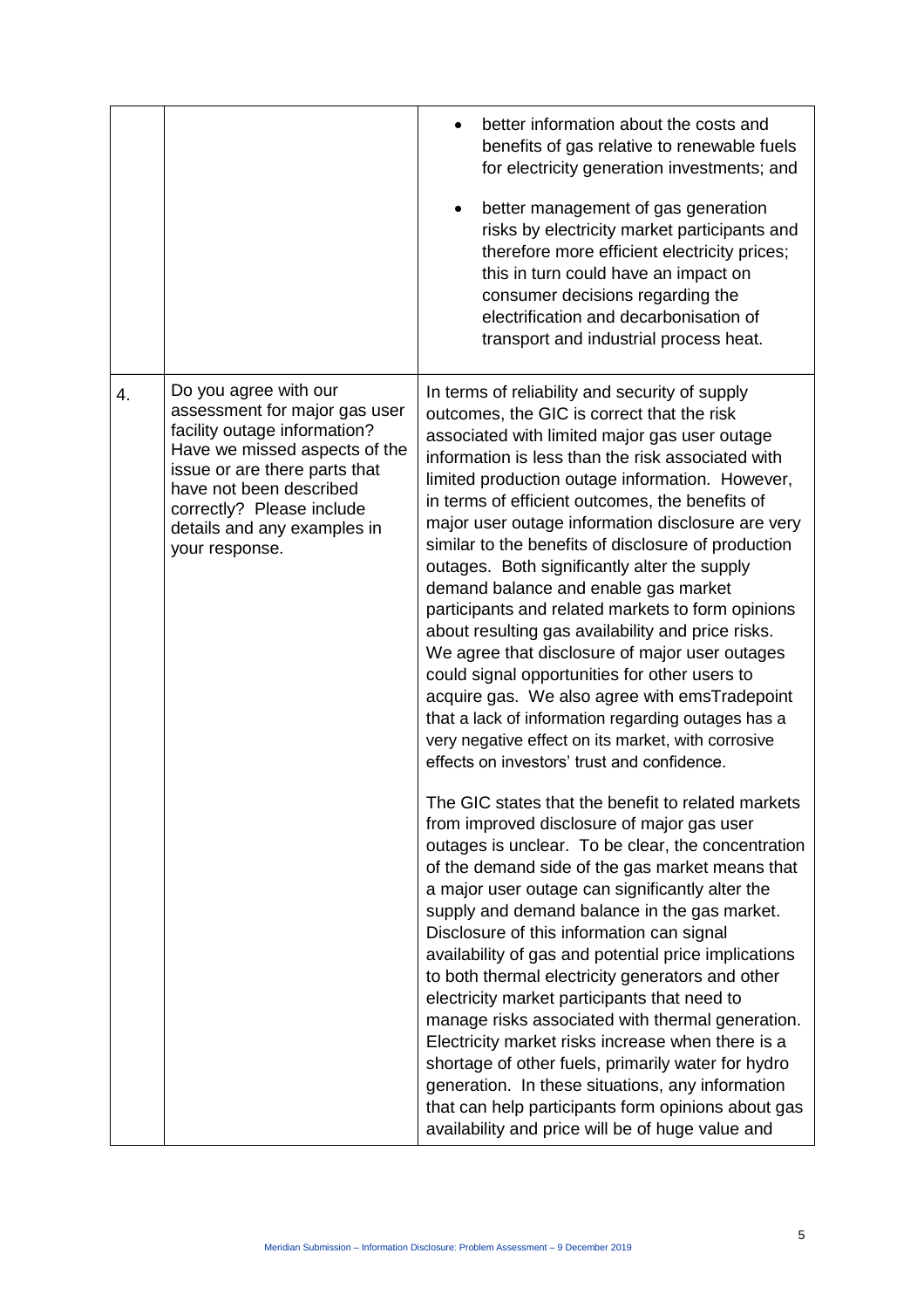|    |                                                                                                                                                                                                                                                                 | help electricity market participants manage and<br>hedge against risks.                                                                                                                                                                                                                                                                                                                                                                                                                                                                                                                                                                                                                                                                                                     |
|----|-----------------------------------------------------------------------------------------------------------------------------------------------------------------------------------------------------------------------------------------------------------------|-----------------------------------------------------------------------------------------------------------------------------------------------------------------------------------------------------------------------------------------------------------------------------------------------------------------------------------------------------------------------------------------------------------------------------------------------------------------------------------------------------------------------------------------------------------------------------------------------------------------------------------------------------------------------------------------------------------------------------------------------------------------------------|
|    |                                                                                                                                                                                                                                                                 | Section 43F of the Gas Act empowers the making<br>of gas governance regulations for the purpose of<br>providing for the operation of wholesale markets<br>for gas, including for the provision and disclosure<br>of data and other market information. Meridian<br>considers these empowering provisions broad<br>enough to enable the making of regulatory<br>disclosure requirements that are applicable to a<br>range of parties including major gas users.                                                                                                                                                                                                                                                                                                              |
| 5. | Do you agree with our<br>assessment for gas storage<br>outage information? Have we<br>missed aspects of the issue or<br>are there parts that have not<br>been described correctly?<br>Please include details and any<br>examples in your response.              | Yes.                                                                                                                                                                                                                                                                                                                                                                                                                                                                                                                                                                                                                                                                                                                                                                        |
| 6. | Do you agree with our<br>assessment for transmission<br>pipeline outage information?<br>Have we missed aspects of the<br>issue or are there parts that<br>have not been described<br>correctly? Please include<br>details and any examples in<br>your response. | Yes.                                                                                                                                                                                                                                                                                                                                                                                                                                                                                                                                                                                                                                                                                                                                                                        |
| 7. | Do you agree with our<br>assessment for contract price<br>and volume information? Have<br>we missed aspects of the issue<br>or are there parts that have not<br>been described correctly?<br>Please include details and any<br>examples in your response.       | Meridian would like to see disclosure of contract<br>price and volume information and encourages the<br>GIC to further consider this option. Development<br>of a centralised aggregated information source<br>would complement a principle-based disclosure<br>regime for other information that is less<br>commercially sensitive. This would be similar to<br>what occurs in the electricity market through<br>anonymised disclosure of contracts via the<br>Electricity Authority's disclosures website. <sup>7</sup><br>Meridian agrees that aggregate price and volume<br>information disclosure would aid price discovery.<br>We agree with emsTradepoint that better<br>information regarding wholesale gas price and<br>volume would lead to more informed business |

 $\overline{a}$ <sup>7</sup> See [https://www.electricitycontract.co.nz/.](https://www.electricitycontract.co.nz/) Physical electricity supply agreements are not possible in the gross pool wholesale electricity market; however, financial contracts are used in a similar way to gas supply agreements.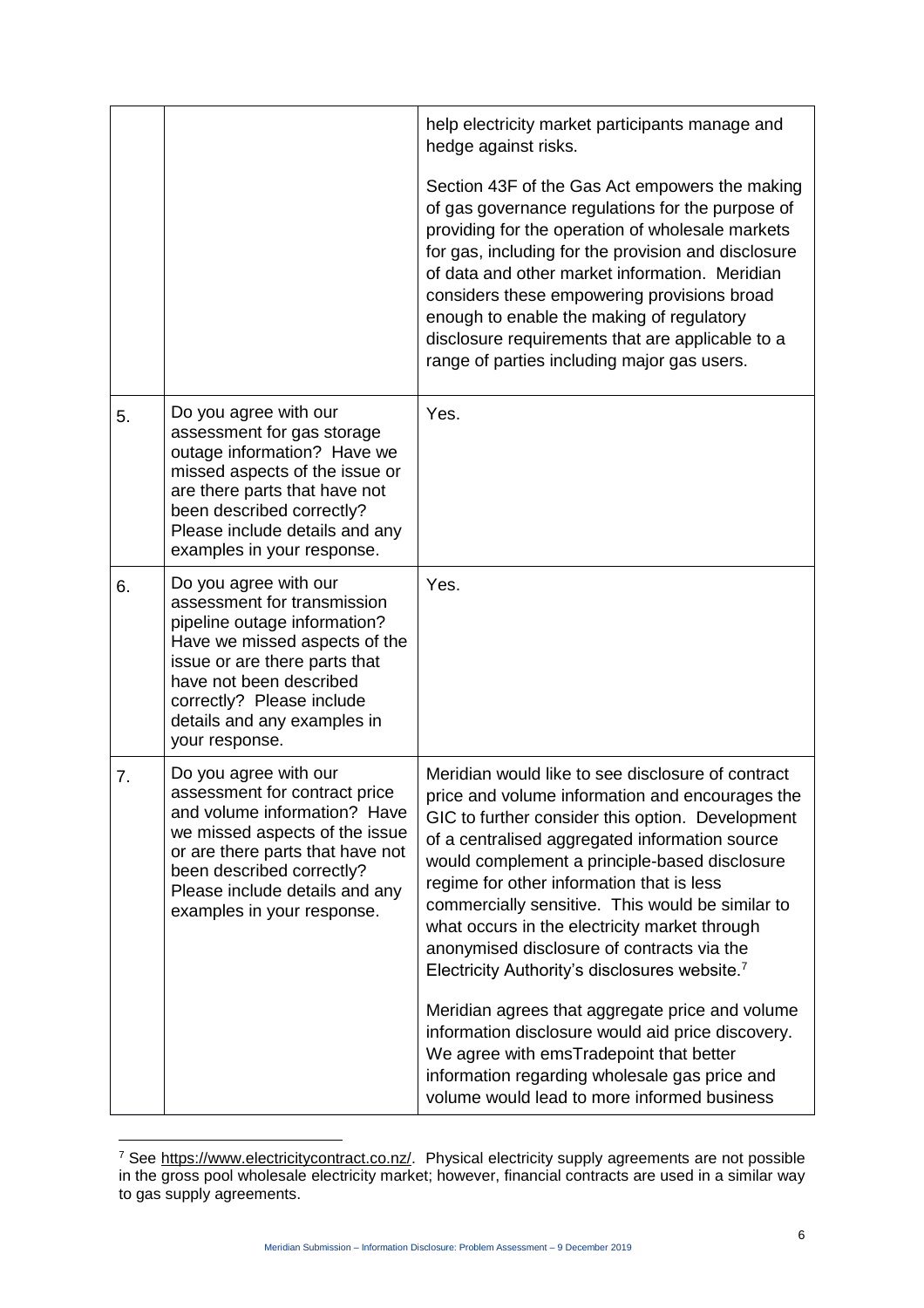|     |                                                                                                                                                                                                                                                                 | decisions, promoting efficiency in the gas<br>wholesale market. Meridian also considers that<br>disclosure of this information would lead to more<br>informed and efficient decisions in the electricity<br>market, particularly for parties like Meridian that<br>do not have access to any information about<br>contracted gas prices and volumes. |
|-----|-----------------------------------------------------------------------------------------------------------------------------------------------------------------------------------------------------------------------------------------------------------------|------------------------------------------------------------------------------------------------------------------------------------------------------------------------------------------------------------------------------------------------------------------------------------------------------------------------------------------------------|
|     |                                                                                                                                                                                                                                                                 | While Methanex demand is a significant portion of<br>total demand, Meridian disagrees that disclosure<br>of aggregated and anonymised information would<br>disclose any commercially sensitive information.<br>Methanex contract prices would influence<br>average prices but Methanex prices would not be<br>disclosed.                             |
|     |                                                                                                                                                                                                                                                                 | The GIC need not overcome the bespoke nature<br>of gas supply agreements, parties interested in<br>price and volume information will need to<br>understand the limitations of the aggregate<br>information disclosed and the fact that different<br>terms and conditions will apply to each<br>agreement.                                            |
| 8.  | Do you agree with our<br>assessment for emsTradepoint<br>price & volume information?<br>Have we missed aspects of the<br>issue or are there parts that<br>have not been described<br>correctly? Please include<br>details and any examples in<br>your response. | Yes.                                                                                                                                                                                                                                                                                                                                                 |
| 9.  | Do you agree with our<br>assessment for gas storage<br>facilities information? Have we<br>missed aspects of the issue or<br>are there parts that have not<br>been described correctly?<br>Please include details and any<br>examples in your response.          | Yes.                                                                                                                                                                                                                                                                                                                                                 |
| 10. | Do you agree with our<br>assessment for gas production<br>forecast information? Have we<br>missed aspects of the issue or<br>are there parts that have not<br>been described correctly?<br>Please include details and any<br>examples in your response.         | Yes. We support the GIC working with MBIE on<br>more timely availability of this information.                                                                                                                                                                                                                                                        |